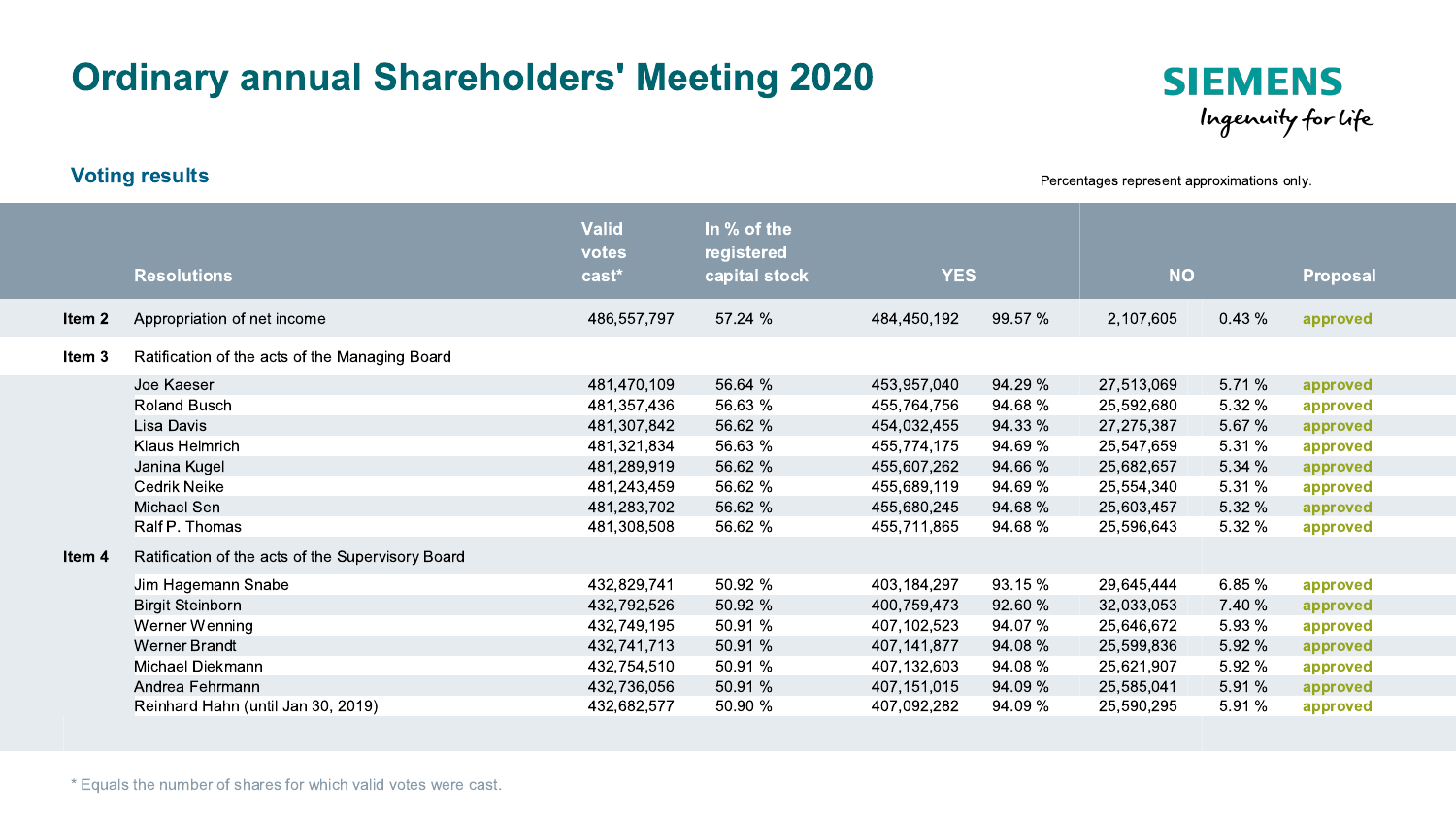## Ordinary annual Shareholders' Meeting 2020



Percentages represent approximations only.

|        | <b>Resolutions</b>                                                | <b>Valid</b><br>votes<br>$\text{cast}^*$ | In % of the<br>registered<br>capital stock | <b>YES</b>  |         | <b>NO</b>  |        | Proposal |
|--------|-------------------------------------------------------------------|------------------------------------------|--------------------------------------------|-------------|---------|------------|--------|----------|
| ltem 4 | Ratification of the acts of the Supervisory Board (continuation)  |                                          |                                            |             |         |            |        |          |
|        | <b>Bettina Haller</b>                                             | 432,697,981                              | 50.91 %                                    | 400,700,461 | 92.61 % | 31,997,520 | 7.39 % | approved |
|        | <b>Robert Kensbock</b>                                            | 432,665,851                              | 50.90 %                                    | 400,665,808 | 92.60 % | 32,000,043 | 7.40 % | approved |
|        | Harald Kern                                                       | 432,665,233                              | 50.90 %                                    | 407,089,500 | 94.09 % | 25,575,733 | 5.91 % | approved |
|        | Jürgen Kerner                                                     | 432,678,001                              | 50.90 %                                    | 400,682,504 | 92.61 % | 31,995,497 | 7.39 % | approved |
|        | Nicola Leibinger-Kammüller                                        | 432,714,237                              | 50.91 %                                    | 400,731,590 | 92.61 % | 31,982,647 | 7.39 % | approved |
|        | Benoît Potier                                                     | 432,653,742                              | 50.90 %                                    | 407,062,186 | 94.08 % | 25,591,556 | 5.92 % | approved |
|        | Hagen Reimer (since Jan 30, 2019)                                 | 432,612,372                              | 50.90 %                                    | 407,035,961 | 94.09 % | 25,576,411 | 5.91%  | approved |
|        | Norbert Reithofer                                                 | 432,734,138                              | 50.91 %                                    | 407,096,739 | 94.08 % | 25,637,399 | 5.92 % | approved |
|        | Dame Nemat Shafik                                                 | 432,682,500                              | 50.90 %                                    | 407,057,489 | 94.08 % | 25,625,011 | 5.92 % | approved |
|        | Nathalie von Siemens                                              | 432,742,607                              | 50.91 %                                    | 407,170,478 | 94.09 % | 25,572,129 | 5.91 % | approved |
|        | Michael Sigmund                                                   | 432,688,061                              | 50.90 %                                    | 407,110,330 | 94.09 % | 25,577,731 | 5.91%  | approved |
|        | Dorothea Simon                                                    | 432,683,434                              | 50.90 %                                    | 407,111,780 | 94.09 % | 25,571,654 | 5.91 % | approved |
|        | <b>Matthias Zachert</b>                                           | 432,674,274                              | 50.90 %                                    | 407,092,913 | 94.09 % | 25,581,361 | 5.91 % | approved |
|        | Gunnar Zukunft                                                    | 432,651,301                              | 50.90 %                                    | 411,317,494 | 95.07 % | 21,333,807 | 4.93 % | approved |
| ltem 5 | Appointment of independent auditors                               | 486,704,286                              | 57.26 %                                    | 481,240,629 | 98.88 % | 5,463,657  | 1.12 % | approved |
| ltem 6 | Approval of the compensation system for Managing Board<br>Members | 486,202,279                              | 57.20 %                                    | 459,491,620 | 94.51 % | 26,710,659 | 5.49 % | approved |

\* Equals the number of shares for which valid votes were cast.

Voting results